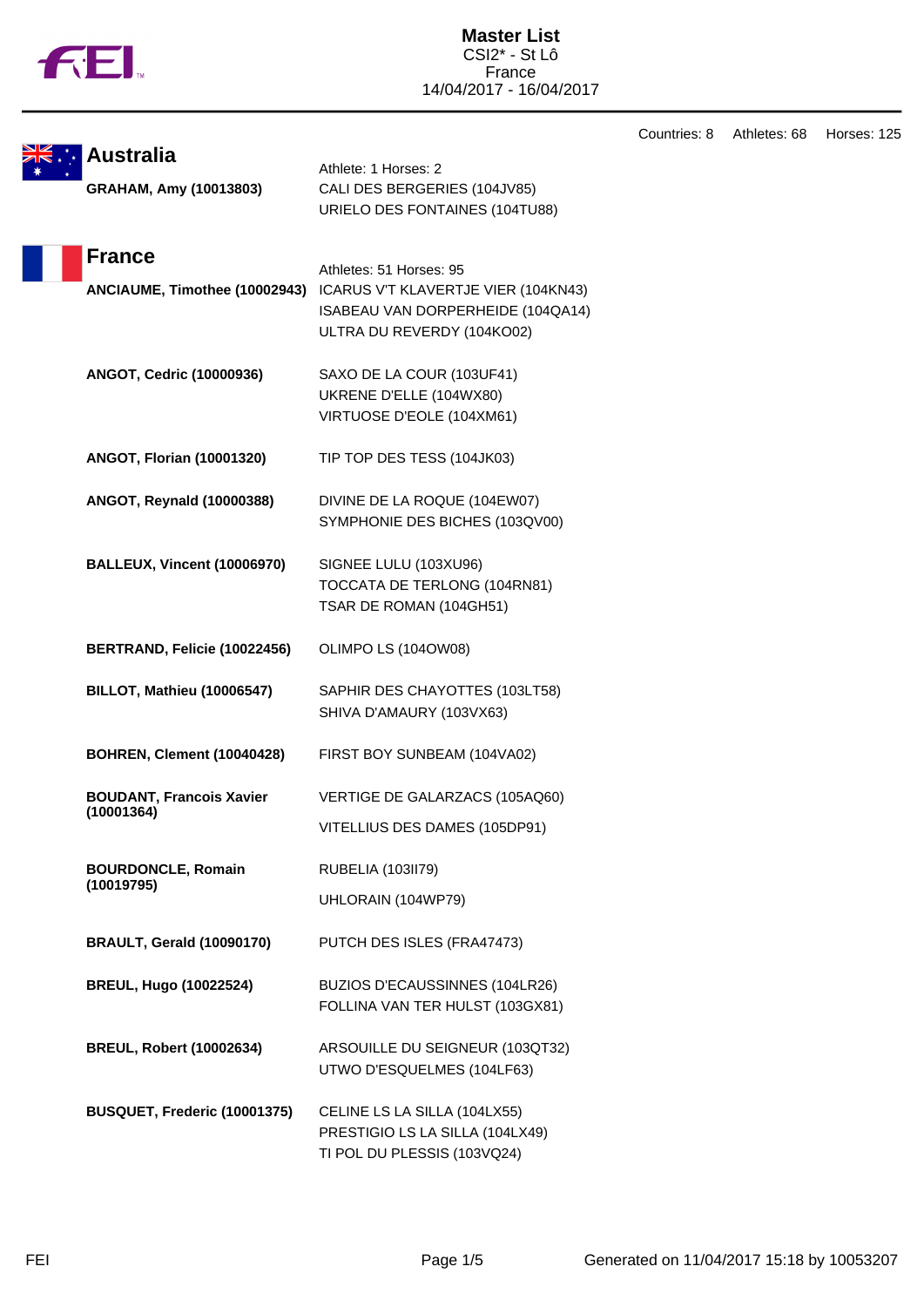

## **Master List** CSI2\* - St Lô France 14/04/2017 - 16/04/2017

| CADET, Tony (10002956)                               | CONSUL DL VIE Z (103CG27)<br>UPPSALA DEL CABALERO (104LM84)                                    |
|------------------------------------------------------|------------------------------------------------------------------------------------------------|
| CHABROL, Jonathan (10062374)                         | CLINT EASTWOOD DE HUS (104JF41)<br>FELTON DU MONT (102VR54)<br>VISION DE CODRE (105EW35)       |
| COCK, Rudy (10016474)                                | RUBINS DES BRUYERES (103HA95)<br>VAUBAN DE STE HERMELLE (103EA07)                              |
|                                                      | DE COLIGNY, Geoffroy (10032855) RAIMONDO DU PLESSIS (103QK27)<br>SORRENTO DU PLESSIS (103YI39) |
| DE PONNAT, Aymeric (10000809)                        | QUECHUA D'EMERAUDE (102ZN32)<br><b>ULULU (104IP94)</b>                                         |
| DELAVEAU, Patrice (10002477)                         | UTHOPE DE LA ROQUE (103UD01)                                                                   |
| DEROUBAIX, Alexis (10062733)                         | SECRET DU PAYS D'AUGE (104GG69)<br>TIMON D'AURE (104BV49)                                      |
| DOBREMEZ, Tanguy (10067593)                          | PSYCHE DE VIRTON (102WL97)<br>SING SING UNE PRINCE (103TW55)                                   |
| DUFOUR, Stéphane (10002857)                          | QUADRIO TAME (103CX39)                                                                         |
| EPAILLARD, Julien (10001850)                         | SAFARI D AUGE (103VQ92)<br>SEPHORA SONZEENNE (103RQ96)<br>SHERIFF DE LA NUTRIA LM (103ZJ12)    |
| FRIANT, Pierre Marie (10060973)                      | URDY D'ASTREE (104OV67)<br>VIMAE D'AUZAY (104XS73)                                             |
| <b>GAILLOT, Yannick (10009063)</b>                   | CONTANO (103PV34)<br>VIABOLO DU PARK (104WF32)                                                 |
| <b>GAUTIER, Alexis (10000648)</b>                    | OLIDAY D'IRA (103BJ34)<br>SIROCO DE COQUERIE (104DC59)<br>VITALIE DE L'ABBAYE (105FE37)        |
| GOLLIOT, Benjamin (10056336)                         | CALIMERO DE LAUBRY (103IO98)<br>FEED BACK (104IK70)                                            |
| HANQUINQUANT, Tony (10077643) CHACCO ROUGE (103QT40) | UTOPIE DE CORMEILLES (104RQ82)<br>VAHINE DE FAVI (104ZX10)                                     |
| HERMON, Christian (10000961)                         | MATAMOROS LS (103YN52)                                                                         |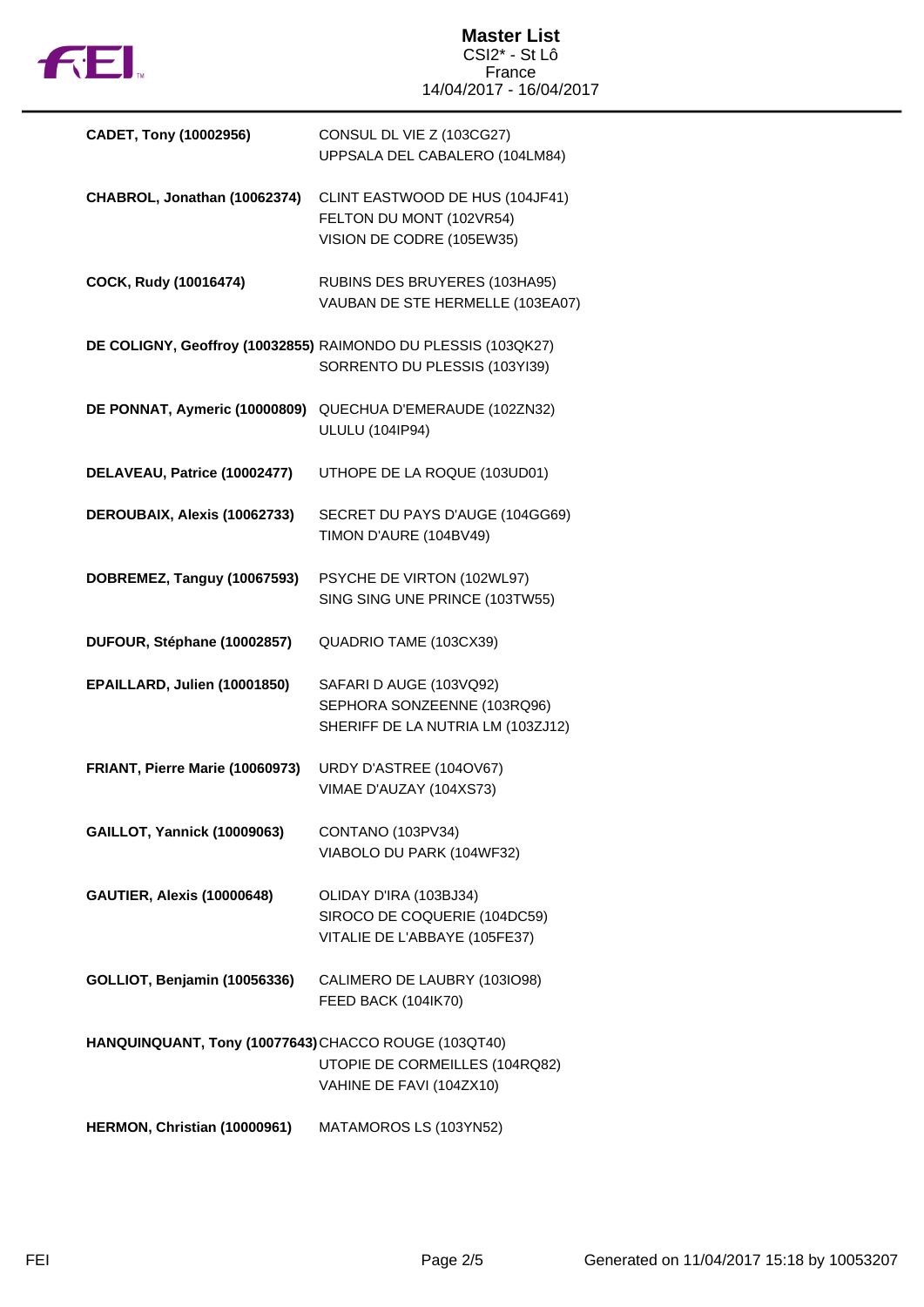

### **Master List** CSI2\* - St Lô France 14/04/2017 - 16/04/2017

| HINARD DUFOUR, Alexa<br>(10061144)                     | TOLKIEN DES IBIS (104KV42)                                                              |
|--------------------------------------------------------|-----------------------------------------------------------------------------------------|
| LAGOUBIE, Axelle (10046380)                            | SKYROCK DU MILON (103ZC61)<br>TIAMO MASSUERE (104CS99)                                  |
| LE BOUX, Edouard (10062295)                            | VANESSA DES HAYETTES (105GQ44)                                                          |
| LE VOT, Yoann (10008725)                               | ROYAL DE CHANTEPIE (104SY18)                                                            |
| LEBOUTEILLER, Yoan (10134452) TAKYHYDA DE FA (104ZU79) |                                                                                         |
| LEDERMANN, Alexandra                                   | QUIET LOVE (103AO61)                                                                    |
| (10000637)                                             | REQUIEM DE TALMA (103IK24)                                                              |
| LEVALLOIS, Solenne (10095494)                          | UPPSALA DE BEAUFOUR (104QY15)                                                           |
| <b>LEVY, Edward (10067126)</b>                         | <b>QUINA (103EE89)</b><br>STARLETTE DE LA ROQUE (103SJ90)                               |
| <b>MARTIN, Maelle (10068294)</b>                       | TEMPO DU PLIX (104JI41)<br>VANILLE DE COQUERIE (105IT41)                                |
| <b>MICHIEL, Sophie (10023138)</b>                      | TALISMAN (104MZ83)                                                                      |
| <b>MONTGINOUX, Mathilde</b><br>(10031000)              | TOMTOM FLOREVAL (104JD65)                                                               |
| OUDIN, Berenger (10032970)                             | BIG BEN II VD BUNTE (104AB99)<br>TIO DE L'HUYNE (104AC02)                               |
| PACHA, Allan (10006361)                                | VALLAURIS (104ZE12)<br>VICKIE D'ANJOU (105HZ43)                                         |
| <b>PARIS, Audrey (10039665)</b>                        | LASSANO (103IK11)                                                                       |
| PIGNOLET, Hubert (10011559)                            | NILANE D'ELLE Z (105IT70)<br>VALENCIA D'ELLE (105GF44)                                  |
| ROCUET, Margaux (10030566)                             | PIROUETTE DE VAINS (104ZT73)<br>TRAFALGAR KERVEC (103ZP07)<br>URIOSO DE LAUME (104RG97) |
| ROUSSEAU, Thomas (10008403)                            | URBANE DE RIBAUDIERE (104VJ30)                                                          |
| SCHMIDT, Fabrice (10014953)                            | VAGABON DES FORETS (105AT41)<br>VIKING D'LA ROUSSERIE (104PZ71)                         |
| <b>SPAAS LEVALLOIS, Charlotte</b><br>(10086346)        | GERONIMO VAN BERKENBROECK (103MV72)                                                     |
|                                                        | JONAS DU PETIT VIVIER (104OX78)                                                         |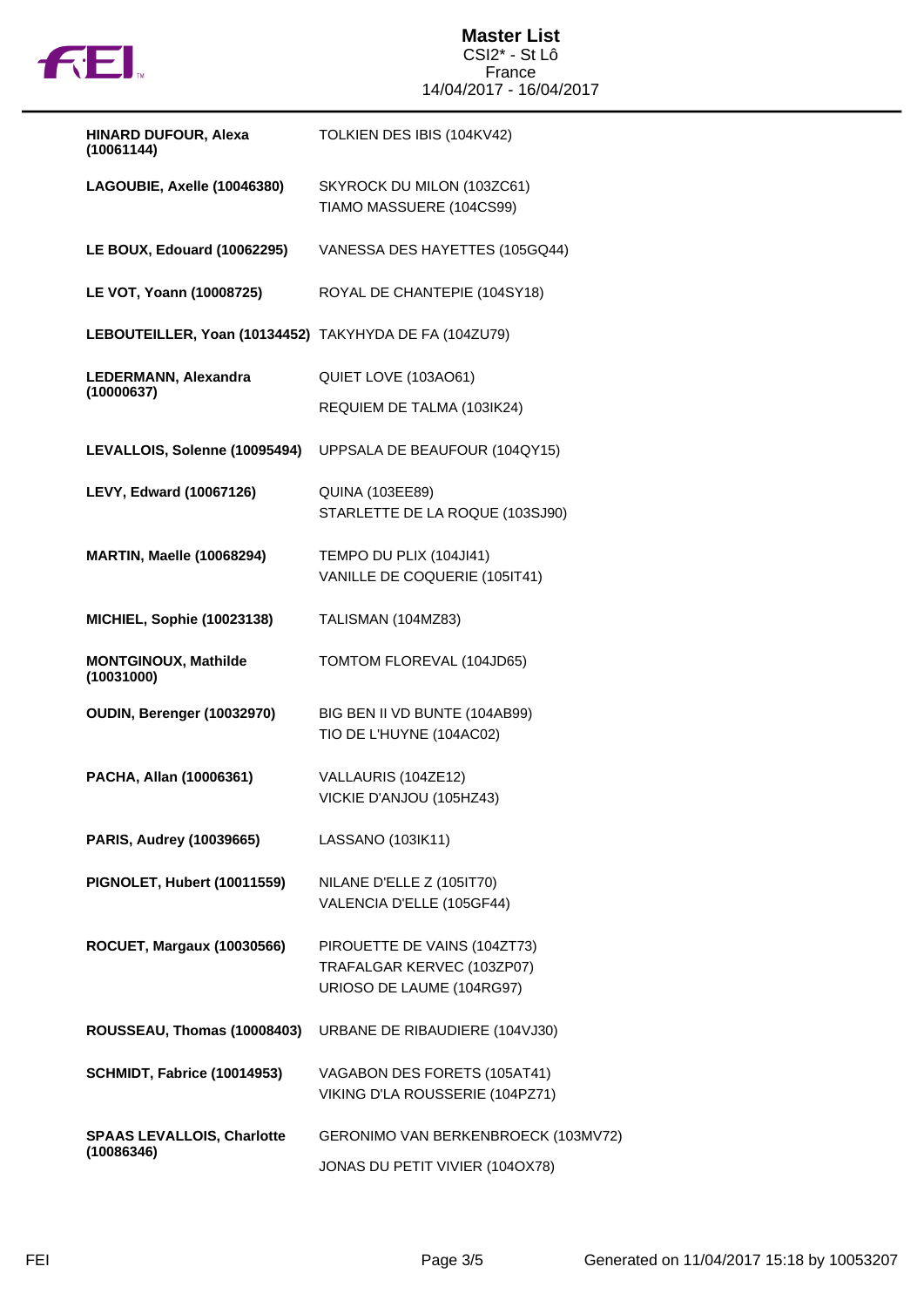|         | <b>FEI</b>                                      | <b>Master List</b><br>CSI2* - St Lô                                                                              |
|---------|-------------------------------------------------|------------------------------------------------------------------------------------------------------------------|
|         |                                                 | France<br>14/04/2017 - 16/04/2017                                                                                |
|         | TENCE, Sebastien (10080277)                     | VENUS DE THURIN (104XN62)                                                                                        |
|         | <b>VAN COLEN, Axel (10061246)</b>               | CHERISMA Z (104FP68)<br>COCO RICO (103UE74)<br>TINKAGIRL DE LA POMME (105NF34)                                   |
|         | <b>NZ</b> Great Britain                         |                                                                                                                  |
|         | <b>BURNHAM, Dale (10023920)</b>                 | Athletes: 9 Horses: 19<br>DORIENA (104PC75)<br>GLADIATOR VAN HET LINDENHOF (104CO99)<br>ROMANELLA GOLD (103TJ90) |
|         | FUNNELL, William (10000462)                     | BILLY BUCKINGHAM (104PR37)<br>BILLY COOL (104FB55)<br>BILLY MCCAIN (104UO58)<br>THE DRAWNESS (104FF30)           |
|         | <b>IRVINE, Declan (10107276)</b>                | MYSTIC INDEPENDENCE (105EY00)                                                                                    |
|         | <b>MILLER, Holly (10117310)</b>                 | H.H.S. DRAMARKO (105OT86)                                                                                        |
|         | <b>PINCHEN, Yazmin (10036520)</b>               | ASHKARI (GBR41727)<br>DOMINANT H (103VQ37)<br>VAN DE VIVALDI (102YS61)                                           |
|         | <b>RENWICK, Laura (10015489)</b>                | BINTANG II (103LL90)<br>HELIODOR HYBRIS (103YB40)                                                                |
|         | SMITH, James (10031879)                         | BOLTON GATE BEN (104UB62)                                                                                        |
|         | <b>STOCKDALE, Tim (10000461)</b>                | MISS FRITZ (103XQ01)<br>TORNADO DES MONTS (103VM62)                                                              |
|         | <b>WILLIAMS, Guy (10007572)</b>                 | CASPER DE MUZE (NED42455)<br>GOLDDIGGER (IRL03784)                                                               |
| $\odot$ | <b>India</b><br><b>SAHNEY, Maryk (10142939)</b> | Athlete: 1 Horse: 1<br>SHK CENTURIA (104FA13)                                                                    |
|         | <b>Ireland</b><br>ALLEN, Madeline (10042911)    | Athlete: 1 Horse: 1<br>DAROENTO VDL (104UY96)                                                                    |
|         | Japan<br>TAKEDA, Reiko (10040187)               | Athlete: 1 Horses: 2<br>BILLY PORTER (105BD70)<br>PEDRON (103EG33)                                               |
|         | <b>Russian Federation</b>                       | Athletes: 2 Horses: 3                                                                                            |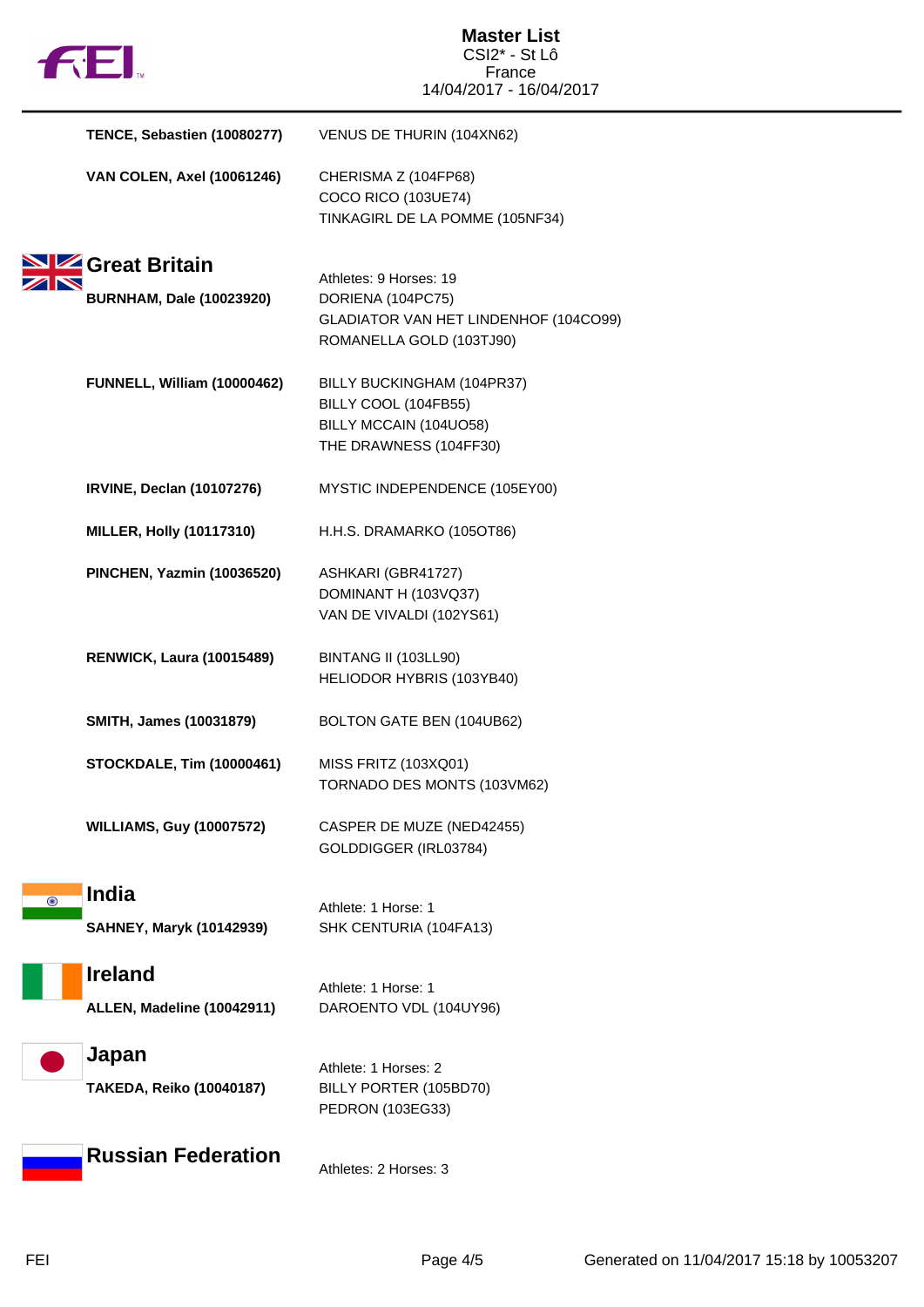

**BIBIKOVA, Maria (10059010)** QUASIMODO (103CN26)

ZIEZOO (103DH20)

**DMITRIEVA, Anna (10013369)** COOL MAN 3 (103QU38)

#### **Spain** 高

Athletes: 2 Horses: 2 **DUBOIS LEVY, Blanche (10023716)**IMPERIO VD CONINCKSHOEVE (104IJ29)

**LATHAM, Rutherford (10011402)** ULTRASONIC D' AUGE (104JB75)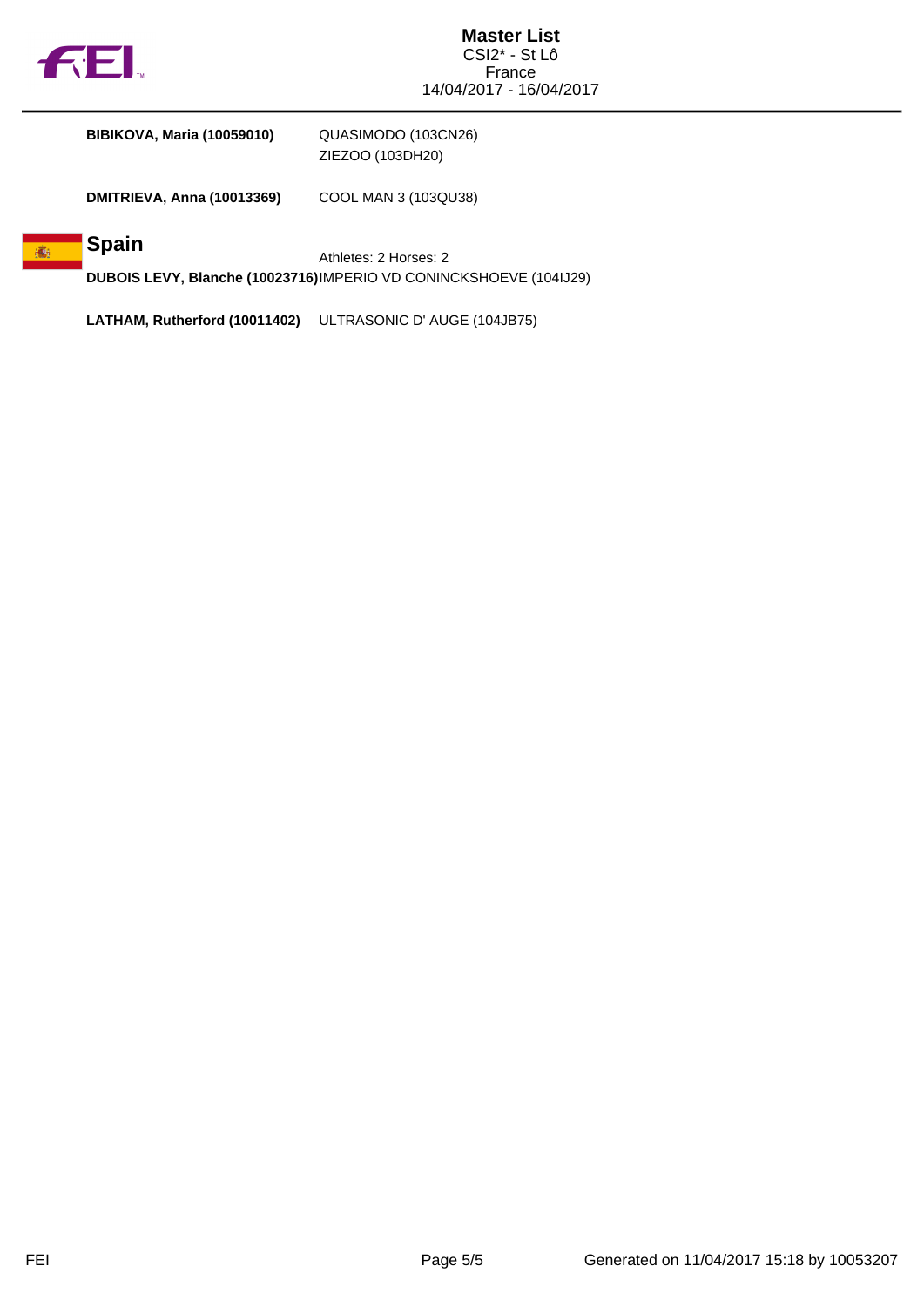

|                                               |                                                                                                | Countries: 7 | Athletes: 84 | Horses: 116 |
|-----------------------------------------------|------------------------------------------------------------------------------------------------|--------------|--------------|-------------|
| <b>Australia</b><br>GRAHAM, Amy (10013803)    | Athlete: 1 Horse: 1<br>COLERAINE DES BERGERIES (104NP50)                                       |              |              |             |
| <b>France</b><br>ANGOT, Cedric (10000936)     | Athletes: 68 Horses: 94<br>VOYAGEUR OF LULU (104XJ77)                                          |              |              |             |
| <b>ANGOT, Florian (10001320)</b>              | SAPHIR DU PESTEL (103SL74)                                                                     |              |              |             |
| ANGOT, Reynald (10000388)                     | ASTUCE DE LA ROQUE (104YE65)<br>VINTADGE DE LA ROQUE (104YE70)<br>VISCONTI DU TELMAN (104XQ46) |              |              |             |
| <b>BALLEUX, Vincent (10006970)</b>            | ASTUCE DE TROTEVAL (105HI58)<br>VALSEUSE DE TERLONG (105DS43)<br>VENISE DU REVERDY (105CH20)   |              |              |             |
| BERTHO, Emmanuel (10084712)                   | VANCOUVER DE SISSE (105LG73)                                                                   |              |              |             |
| BERTRAND, Felicie (10022456)                  | ASET D'OUILLY (105KV46)<br>QUASHMIR DE BAUDRY (103IK41)                                        |              |              |             |
| BILLOT, Mathieu (10006547)                    | UNITED D'ORVILLE (104GT68)<br>VENT DU SUD KERGLENN (104VV50)                                   |              |              |             |
| <b>BOUDANT, Francois Xavier</b><br>(10001364) | ALABAMA BO REGARD (104ZA78)<br>STELLA LYGHT (103OW90)                                          |              |              |             |
| <b>BOURDONCLE, Romain</b><br>(10019795)       | TOTEM BOURGEOIS (104MG89)                                                                      |              |              |             |
| <b>BREUL, Hugo (10022524)</b>                 | ONOLULU D'AUBIGNY (102YH04)                                                                    |              |              |             |
| <b>BROOKE PETITPAS, Isabel</b><br>(10101934)  | TITINE MINOTIERE (104DK51)                                                                     |              |              |             |
| <b>CALARD, Marine (10097269)</b>              | DAISY DS (102ZU16)                                                                             |              |              |             |
| <b>CALISE, Justine (10150814)</b>             | ROKENROLL D'ULFANE (103HB93)                                                                   |              |              |             |
| CHABOT, Elea (10150208)                       | SUN LIGHT DE KILLEM (103MS42)                                                                  |              |              |             |
| CHABROL, Jonathan (10062374)                  | TSAATANE SEMILLY (104RZ11)                                                                     |              |              |             |
| COCK, Rudy (10016474)                         | HUXLY BLESSE VT ASSCHAUT (104CZ58)                                                             |              |              |             |
| <b>COLIN, Amelie (10099944)</b>               | CHAHUTEUR MILANAIS Z (104OP35)                                                                 |              |              |             |
| <b>COTTARD, Meryl (10069031)</b>              | UZANE (104QG32)                                                                                |              |              |             |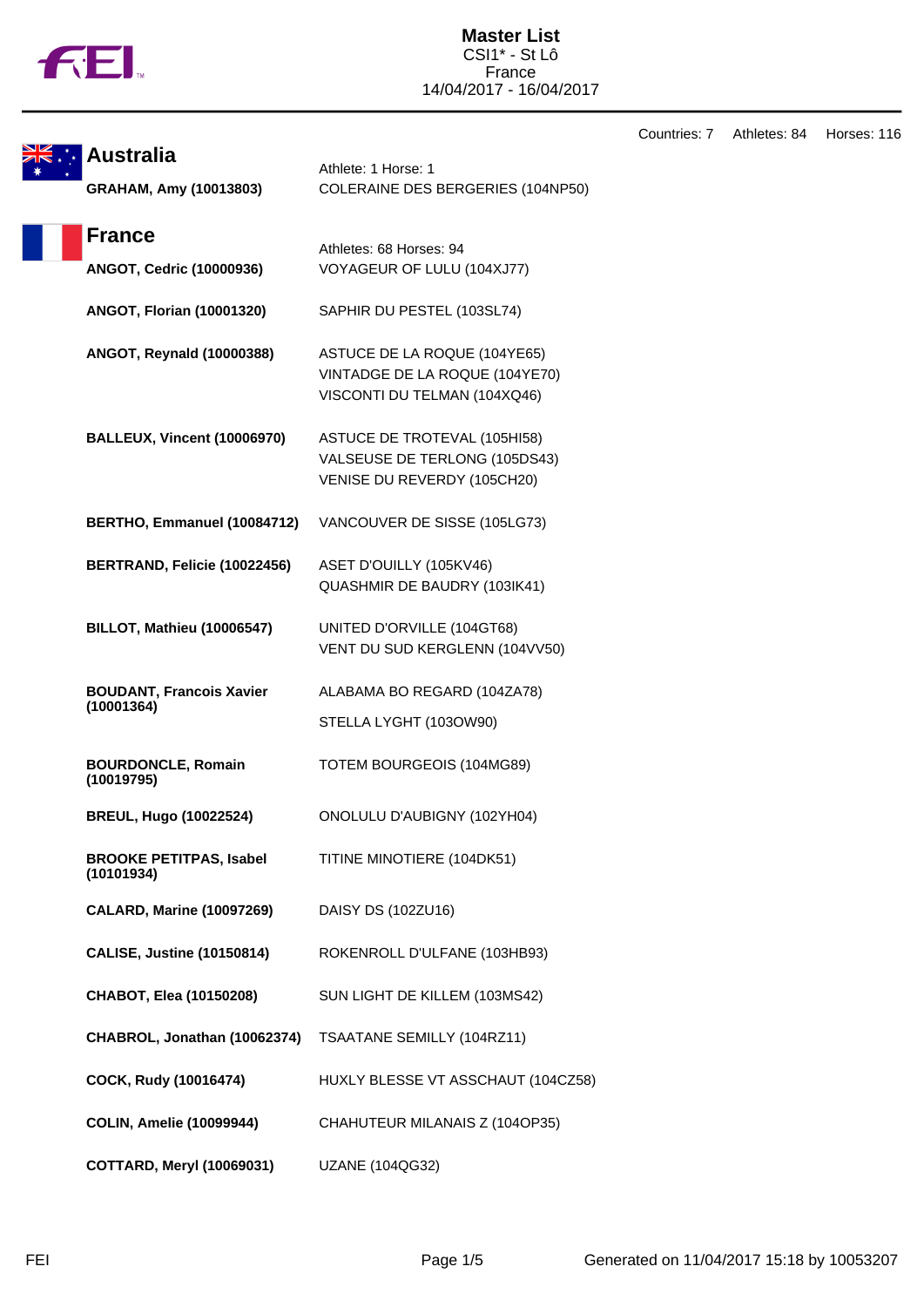

|                                                            | DE COLIGNY, Geoffroy (10032855) VISCONSIN DE LA ROQUE (104PK72)  |
|------------------------------------------------------------|------------------------------------------------------------------|
| DE COURTILLOLES, Eric<br>(10070138)                        | VIKING DU SOULAIRE (105KD42)                                     |
| DE ROTHSCHILD, Olivia                                      | TELDAME DE LA NUTRIA (104DE14)                                   |
| (10066547)                                                 | TOSCANE DE KERARROUAN (104JM90)                                  |
| DELAMARRE, Helena (10121489)                               | TZARINE DU PESTEL (104BV05)                                      |
| DELAVEAU, Valentine (10111938) VIVALDI D'EUSKADI (105GM92) |                                                                  |
| DEMARCY, Alexane (10071393)                                | TRISTAN DES BRUYERES (104HO32)                                   |
| <b>DIVERRES, Marie (10120347)</b>                          | QASSIS DES HAYETTES Z (104FM76)                                  |
| EPAILLARD, Brieuc (10142594)                               | ALLUMETTE D' AUGE (105BI72)<br>PIGMALION DU ROZEL (102ZQ86)      |
| <b>FILATRIAU, Jean Francois</b><br>(10061237)              | APPLE DU PARC (105OM54)                                          |
| FRIANT, Pierre Marie (10060973)                            | TOP CLASS DU PLESSIS (104DW59)                                   |
| <b>GAILLOT, Yannick (10009063)</b>                         | VIRTUOSE DU VERY (104XR22)                                       |
| <b>GAUTIER, Alexis (10000648)</b>                          | J'AI DIT VD VIJF EIKEN (104XL77)<br>VIRTUOZ DE LA COUR (105GL15) |
| <b>GEISMAR BONNEMAINS, Manon</b>                           | SAPRISTI D'AMOUR (104BC59)                                       |
| (10038470)                                                 | TAMISE DU THOT (104EA87)                                         |
| GOLLIOT, Benjamin (10056336)                               | RIGOLETTO LS (104XF85)<br>SLAZIO (104IM49)                       |
| <b>GRANDJACQUES, Benjamin</b>                              | PERIGRANNA (104HR20)                                             |
| (10008360)                                                 | VALINE DE PREUILLY (104PP54)                                     |
| HANQUINQUANT, Tony (10077643) AIR FORCE GEM (105NY87)      | SULTANE DES IBIS (103MD02)                                       |
| HAUVILLER, Gregoire (10065069) ULTIME VENDEENNE (104HX86)  |                                                                  |
| HERMON, Charlotte (10046774)                               | UXOR DU FORON (104YO26)                                          |
| <b>HINARD DUFOUR, Alexa</b><br>(10061144)                  | CLAGGAN MAC DOUGLAS (104YB49)                                    |
| LAFERRERIE, Faustine (10092051) KWAZIE VG (105BE08)        | VINTAGE D'AUTHUIT (104UW51)                                      |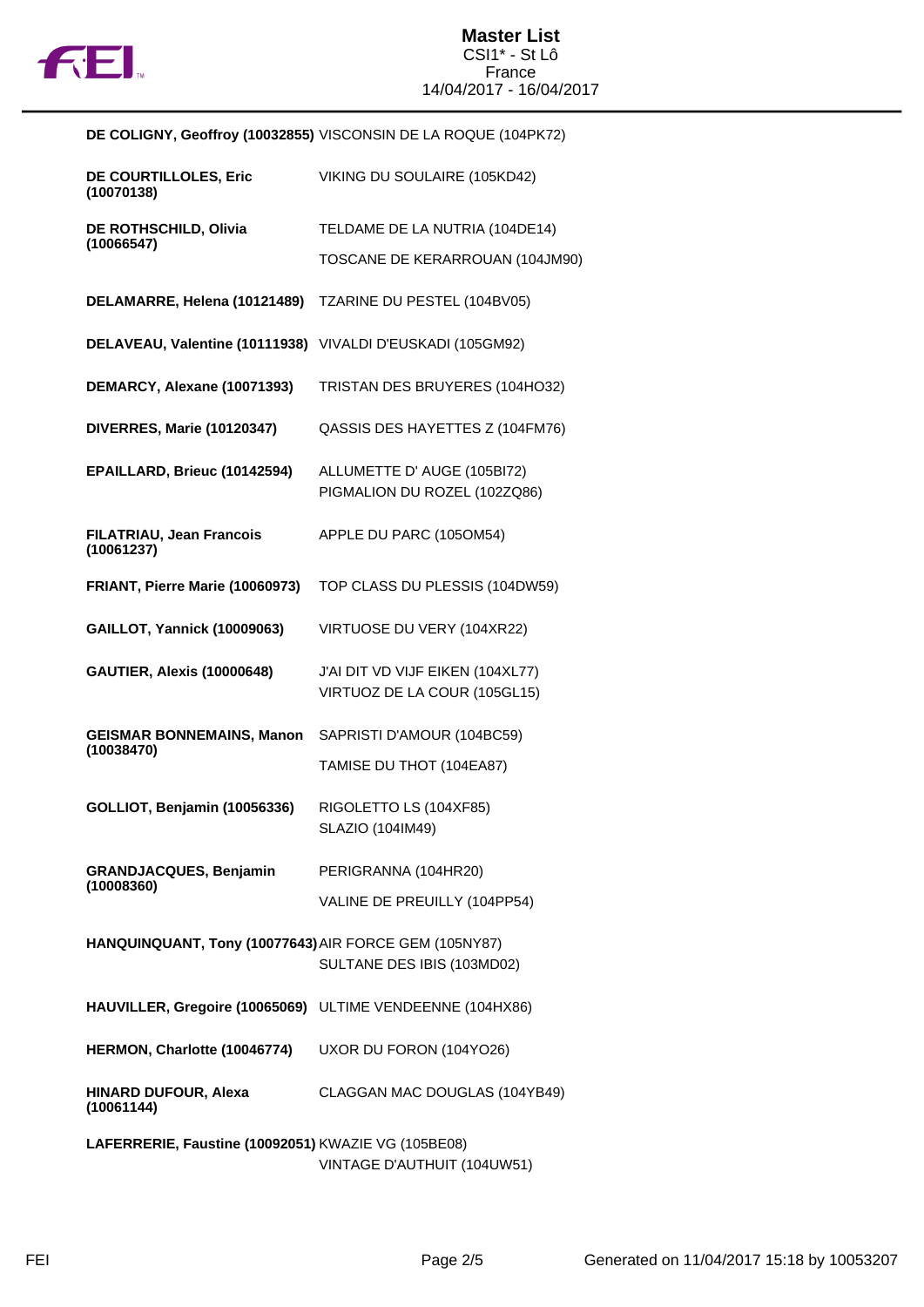

| LAGOUBIE, Axelle (10046380)                       | NORWAY DE LA LANDE (FRA44373)<br>VENEUR DE LA LANDE (105IT60)                                   |
|---------------------------------------------------|-------------------------------------------------------------------------------------------------|
| LAVENU, Astrid (10100014)                         | SYRUS DU VINNEBUS (104BN02)                                                                     |
| LE CONTE, Berenice (10133723)                     | QUEENZYLAND (103NV44)                                                                           |
| LEDERMANN, Alexandra<br>(10000637)                | TIBET (104LA97)                                                                                 |
| LEDUCQ, Coralie (10087952)                        | GUCCI 89 (104PG22)<br>UBAYE DU LESME (105AB69)                                                  |
| LEVALLOIS, Solenne (10095494)                     | AISHA DES CARMILLES (105BT28)<br>ALLYAH DES CARMILLES (105MP52)<br>UCELLO DE BEAUFOUR (104QY16) |
| LEVY, Elodie (10023052)                           | BRONSON (103MK66)                                                                               |
| <b>MARTIN, Maelle (10068294)</b>                  | ADIBOU DES CHAMPS (104YW85)<br>CALVATON Z (104ND55)<br>DENVER DE LA ROQUE (104NQ52)             |
| <b>MICHIEL, Sophie (10023138)</b>                 | TAIGA DE TUS (104LD87)                                                                          |
| <b>MONTGINOUX, Mathilde</b><br>(10031000)         | ATKITSON UN PRINCE (105OZ08)                                                                    |
|                                                   | VERACRUZ D'AUBIGNY (104YF58)                                                                    |
| <b>MORTEAU, Remi (10039964)</b>                   | VIVALDI D'AUGE (105BI24)                                                                        |
| <b>NICOLAS, Jean Philippe</b><br>(10096609)       | <b>ENSING (104SW87)</b>                                                                         |
| NOEL, Ingrid (10023180)                           | UNITE CECE (104MM40)                                                                            |
| OUDIN, Berenger (10032970)                        | LA PASSIONATA VD BUNTE Z (104XW84)<br>ULTIME DES ETANGS (105OI41)                               |
| PACHA, Allan (10006361)                           | SIRENE DES CRESLES (104FW96)                                                                    |
| PARIS, Audrey (10039665)                          | TROTTINETTE DU GUE (104AP68)                                                                    |
| POIZAT, Emma (10109206)                           | TIFFANY MAIL (103VQ22)                                                                          |
| <b>POUSSIER, Nina (10067777)</b>                  | UKRAINE DE MOYON (104XA59)                                                                      |
| RANSON, Philippe (10086777) AEROLUS SOW (103IN82) |                                                                                                 |
| <b>RAOULT, Erell (10116050)</b>                   | FONTANA (104RK50)                                                                               |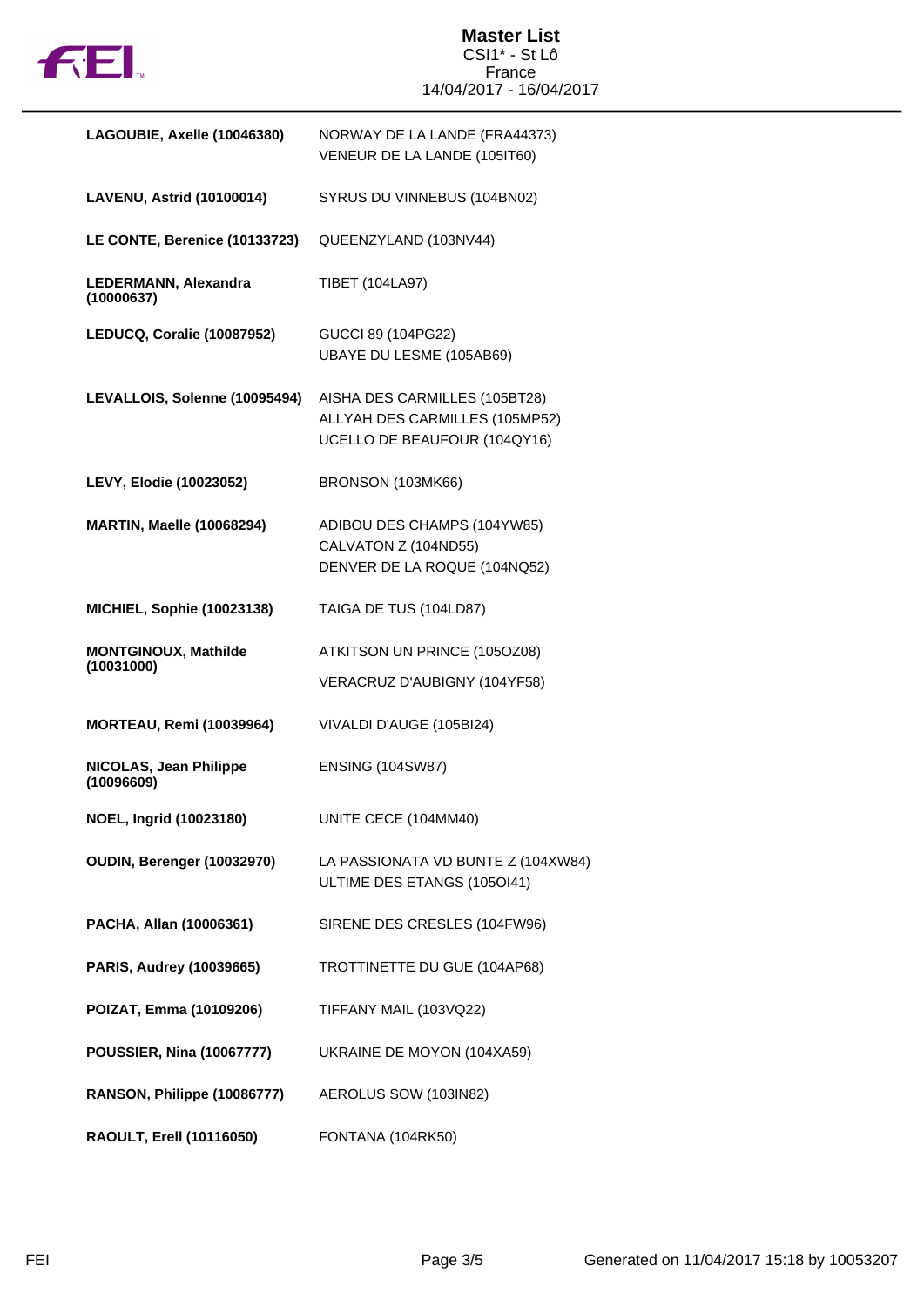

|  | <b>RIVON, Fanny (10079736)</b>                    | FOSATI VAN HET LELIEHOF (103KF79)<br>SWEEDAM DE ST DRUON (104LE10)           |  |  |
|--|---------------------------------------------------|------------------------------------------------------------------------------|--|--|
|  | <b>ROCUET, Margaux (10030566)</b>                 | QUALIFYING DE HUS (103HI53)                                                  |  |  |
|  | ROUSSEAU, Thomas (10008403)                       | ANCORA JO (105OY68)                                                          |  |  |
|  | <b>SCHILLEWAERT, Jeremy</b><br>(10070069)         | NAGANO CELCO (102ZT03)                                                       |  |  |
|  | SCHILLEWAERT, Laure (10075593)CHARLIE Z (104SB25) |                                                                              |  |  |
|  | SCHMIDT, Fabrice (10014953)                       | UMCO MOUCHE (103VA46)<br>VALDIVA FRIVOLE (105OF78)<br>VOSCO FRIVOL (105BO20) |  |  |
|  | <b>SEGALOT, Julia (10118165)</b>                  | MADAGASCAR LS LA SILLA (104LX51)                                             |  |  |
|  | <b>SPAAS LEVALLOIS, Charlotte</b><br>(10086346)   | LADY LYN VD NEYEN Z (104ZO93)                                                |  |  |
|  | THIEC, Chloe (10070505)                           | USSARD DU LOC'H (105OY79)                                                    |  |  |
|  | ZARYOUH, Bilal (10102404)                         | UNIK DU MANOIR (104XF20)                                                     |  |  |
|  | Great Britain<br>ANDERSON, Gillian (10149715)     | Athletes: 8 Horses: 13<br>CONGENIALITY B (105MO91)                           |  |  |
|  |                                                   | JJ'S PRINCE CHACCOMO (105MO84)                                               |  |  |
|  | <b>BURNHAM, Dale (10023920)</b>                   | <b>GENESIS N (105DJ76)</b><br>GIGOLO Z (104VL30)                             |  |  |
|  | GEDDES, Charlotte (10075374)                      | PARADISE G (104RQ13)                                                         |  |  |
|  | <b>IRVINE, Declan (10107276)</b>                  | HORATIO VAN TER HULST (103RV30)<br>KEEFORD CAROUSEL (104PY18)                |  |  |
|  | <b>SLADE, Julie (10024041)</b>                    | BILLY GOGO (103VP20)<br>NICHOLAS 55 (104FB48)                                |  |  |
|  | SMITH, James (10031879)                           | CADENCE DREAMER (104UO69)<br>FLINSTERING (105BJ64)                           |  |  |
|  | <b>STOCKDALE, Tim (10000461)</b>                  | ABELARDO E Z (105BW40)                                                       |  |  |
|  | <b>WILLIAMS, Guy (10007572)</b>                   | SANTA CRUZ (104SK18)                                                         |  |  |
|  | <b>Ireland</b>                                    | Athlete: 1 Horse: 1                                                          |  |  |
|  | ALLEN, Madeline (10042911)                        | HI DUDE (105KB54)                                                            |  |  |